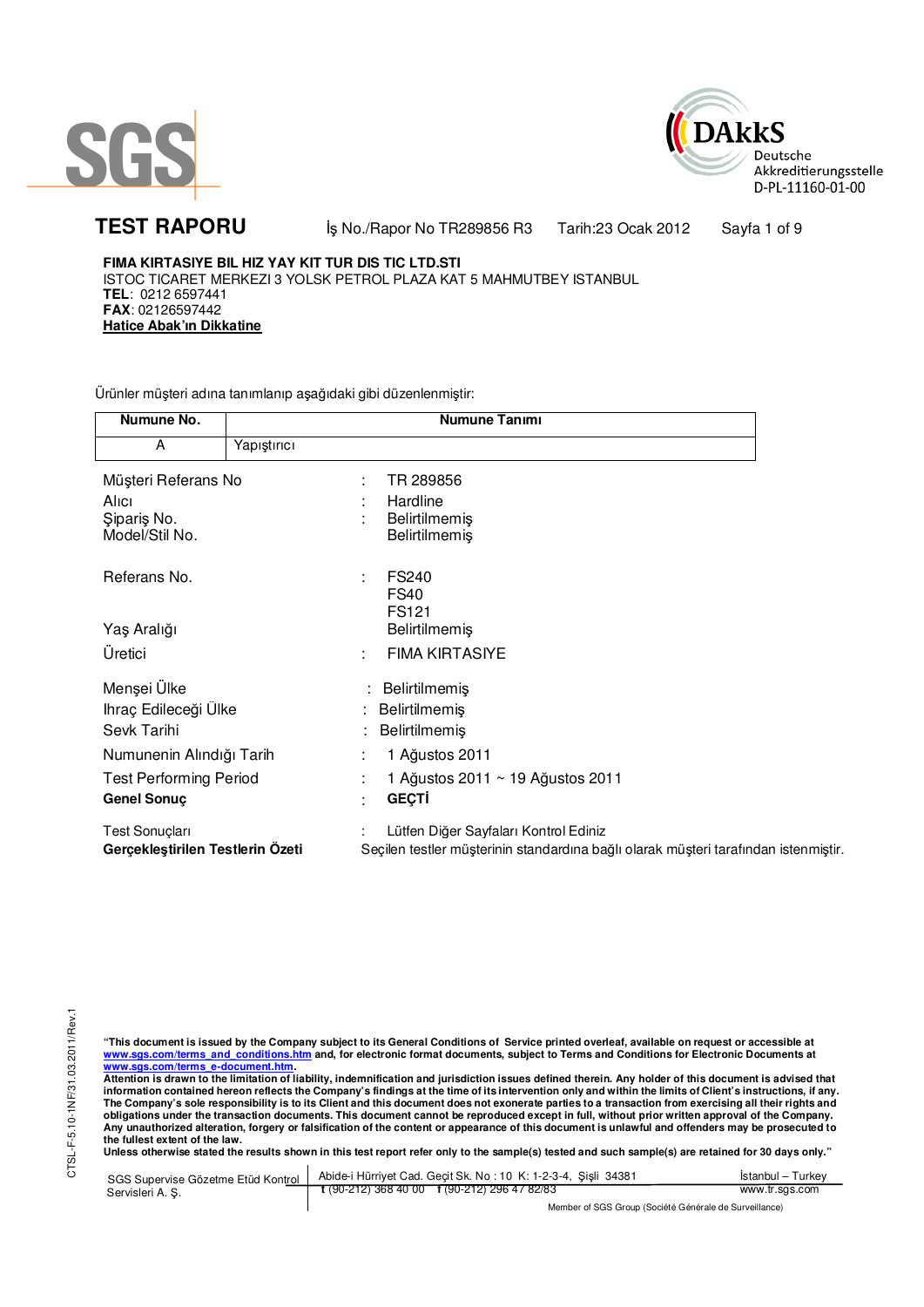



**TEST RAPORU** iş No./Rapor No TR289856 R3 Tarih:23 Ocak 2012 Sayfa 2 of 9

| <b>Test Parameters</b>               | <b>Sonuc</b> |             |  |             |            |  |  |
|--------------------------------------|--------------|-------------|--|-------------|------------|--|--|
| <b>Kimyasal Testler</b>              |              | $1 + 2 + 3$ |  | $12 + 13 +$ | <u> 15</u> |  |  |
| Phthalates                           |              |             |  |             |            |  |  |
| Allergenous Disperse Dyes            |              |             |  |             |            |  |  |
| <b>Migration of Certain Elements</b> |              |             |  |             |            |  |  |

| <b>Test Parameters</b>               | <b>Sonuc</b> |             |  |              |  |  |
|--------------------------------------|--------------|-------------|--|--------------|--|--|
| <b>Kimyasal Testler</b>              |              | $4 + 5 + 6$ |  | $8 + 9 + 10$ |  |  |
| Phthalates                           |              |             |  |              |  |  |
| Allergenous Disperse Dyes            |              |             |  |              |  |  |
| <b>Migration of Certain Elements</b> |              |             |  |              |  |  |

CTSL-F-5.10-1NF/31.03.2011/Rev.1 CTSL-F-5.10-1NF/31.03.2011/Rev.1

"This document is issued by the Company subject to its General Conditions of Service printed overleaf, available on request or accessible at<br>www.sgs.com/terms\_and\_conditions.htm\_and, for electronic format documents, subjec <mark>www.sgs.com/terms\_e-document.htm.</mark><br>Attention is drawn to the limitation of liability, indemnification and jurisdiction issues defined therein. Any holder of this document is advised that

information contained hereon reflects the Company's findings at the time of its intervention only and within the limits of Client's instructions, if any.<br>The Company's sole responsibility is to its Client and this document **obligations under the transaction documents. This document cannot be reproduced except in full, without prior written approval of the Company. Any unauthorized alteration, forgery or falsification of the content or appearance of this document is unlawful and offenders may be prosecuted to the fullest extent of the law.** 

**Unless otherwise stated the results shown in this test report refer only to the sample(s) tested and such sample(s) are retained for 30 days only."** 

SGS Supervise Gözetme Etüd Kontrol Servisleri A. Ş. Abide-i Hürriyet Cad. Geçit Sk. No : 10 K: 1-2-3-4, Şişli 34381 **t** (90-212) 368 40 00 **f** (90-212) 296 47 82/83 İstanbul – Turkey www.tr.sgs.com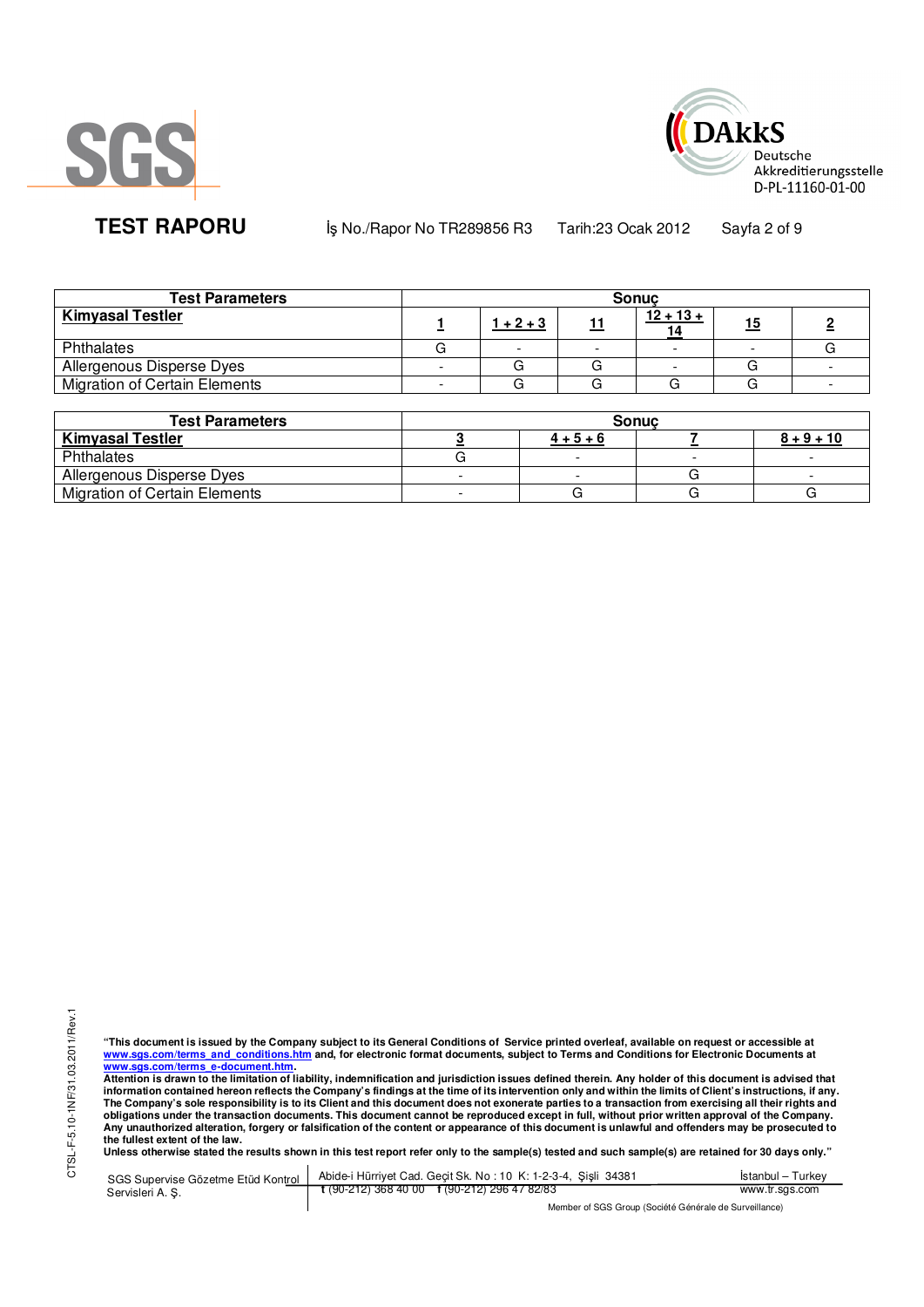



**TEST RAPORU** iş No./Rapor No TR289856 R3 Tarih:23 Ocak 2012 Sayfa 3 of 9

| Remarks                                                                                                                                                                                                                                                                                                                                                                                                                |                                                                                                            | G = Müşteri standardına uygun                                                                                                                                                                                                                                                                                                                                                                                                                                                                                                           |  |  |  |
|------------------------------------------------------------------------------------------------------------------------------------------------------------------------------------------------------------------------------------------------------------------------------------------------------------------------------------------------------------------------------------------------------------------------|------------------------------------------------------------------------------------------------------------|-----------------------------------------------------------------------------------------------------------------------------------------------------------------------------------------------------------------------------------------------------------------------------------------------------------------------------------------------------------------------------------------------------------------------------------------------------------------------------------------------------------------------------------------|--|--|--|
|                                                                                                                                                                                                                                                                                                                                                                                                                        |                                                                                                            | K = Müşteri standardına uygun değil                                                                                                                                                                                                                                                                                                                                                                                                                                                                                                     |  |  |  |
|                                                                                                                                                                                                                                                                                                                                                                                                                        |                                                                                                            | = Sınır değer belirtilmedi                                                                                                                                                                                                                                                                                                                                                                                                                                                                                                              |  |  |  |
| Notes:                                                                                                                                                                                                                                                                                                                                                                                                                 |                                                                                                            | Conclusions on meet/fail are based on the test result from the actual sampling of the received sample(s).                                                                                                                                                                                                                                                                                                                                                                                                                               |  |  |  |
| The test results relate to the tested items only.<br>Test reports without SGS seal and authorised signatures are invalid.<br>Reported results do not include uncertainties.<br>evaluation has been carried out in accordance with UKAS and DAkkS requirements.<br>interpretations expressed herein are outside the scope of UKAS or DAkkS Accreditation.<br><b>RESULTS WERE ADDED BY THE REQUEST OF THE APPLICANT.</b> | Issued in Istanbul<br>Signed for and on behalf of<br>SGS Supervise Gözetme Etüd<br>Kontrol Servisleri A.Ş. | The reported expanded uncertainty is based on a standard uncertainty multiplied by a coverage factor k=2, providing a level of confidence of approximately 95%. The uncertainty<br>In this Test Report tests marked (1) are included in the UKAS Accreditation Scope, marked (2) are included in the DAkkS Accreditation Scope of this Laboratory. Opinions and<br>NOTE: IN THIS REVISED-3 REPORT ALLERGENOUS DISPERSE DYES RESULT AND MIGRATION OF CERTAIN ELEMENTS<br>THIS REPORT SUPERSEDES OUR REPORT NO: 289856 R2 DATED 24.8.2011 |  |  |  |
| Nilay Gültekin                                                                                                                                                                                                                                                                                                                                                                                                         |                                                                                                            | Ayşe Çimen                                                                                                                                                                                                                                                                                                                                                                                                                                                                                                                              |  |  |  |
| <b>Customer Services Team Leader</b>                                                                                                                                                                                                                                                                                                                                                                                   |                                                                                                            | <b>Customer Services Manager</b>                                                                                                                                                                                                                                                                                                                                                                                                                                                                                                        |  |  |  |
|                                                                                                                                                                                                                                                                                                                                                                                                                        |                                                                                                            |                                                                                                                                                                                                                                                                                                                                                                                                                                                                                                                                         |  |  |  |

"This document is issued by the Company subject to its General Conditions of Service printed overleaf, available on request or accessible at<br>www.sgs.com/terms\_and\_conditions.htm\_and, for electronic format documents, subjec

<mark>www.sgs.com/terms\_e-document.htm.</mark><br>Attention is drawn to the limitation of liability, indemnification and jurisdiction issues defined therein. Any holder of this document is advised that information contained hereon reflects the Company's findings at the time of its intervention only and within the limits of Client's instructions, if any.<br>The Company's sole responsibility is to its Client and this document obligations under the transaction documents. This document cannot be reproduced except in full, without prior written approval of the Company.<br>Any unauthorized alteration, forgery or falsification of the content or appeara

SGS Supervise Gözetme Etüd Kontrol Servisleri A. Ş. Abide-i Hürriyet Cad. Geçit Sk. No : 10 K: 1-2-3-4, Şişli 34381 **t** (90-212) 368 40 00 **f** (90-212) 296 47 82/83 İstanbul – Turkey www.tr.sgs.com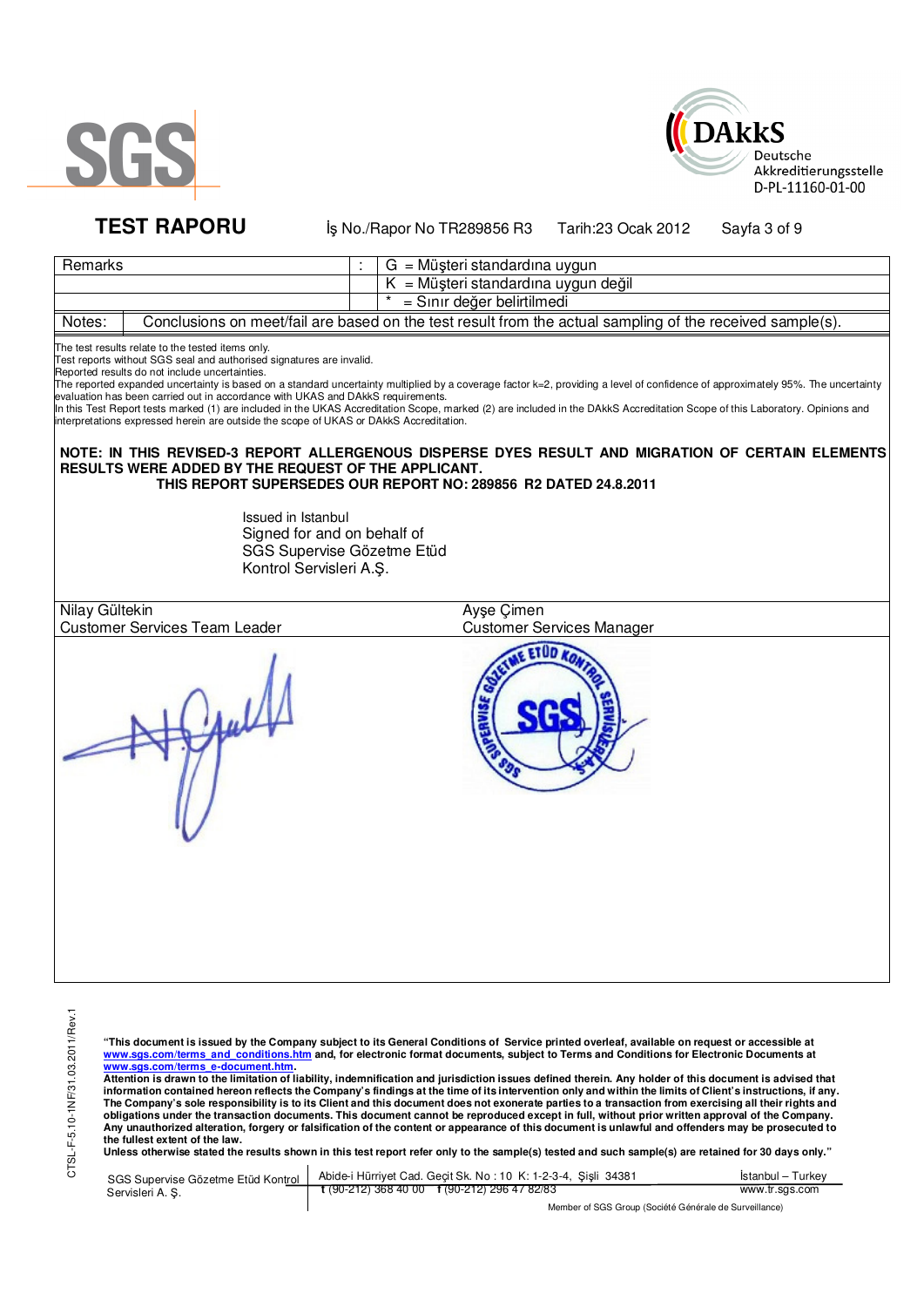



**TEST RAPORU** iş No./Rapor No TR289856 R3 Tarih:23 Ocak 2012 Sayfa 4 of 9

## **Component List / List of Materials for Chemical Test**

| Sample No. | <b>Sample Description</b> | Sample Colour | <b>Material No.</b> | Component                           | <b>Material</b> | Colour      |
|------------|---------------------------|---------------|---------------------|-------------------------------------|-----------------|-------------|
|            |                           |               |                     | Glue of blue                        |                 |             |
| Α          | sticks                    | Blue          | 1                   | stick                               |                 | Blue        |
|            |                           |               |                     | Glue of red                         |                 |             |
| A          | sticks                    | White         | $\overline{c}$      | glue stick                          |                 | White       |
|            |                           |               |                     | Glue of super                       |                 |             |
| Α          | sticks                    | White         | 3                   | stick                               |                 | White       |
| A          | sticks                    | <b>Blue</b>   | 4                   | Light blue lid                      | Plastic         | Blue        |
|            |                           |               |                     | White plastic in                    |                 |             |
| A          | sticks                    | white         | 5                   | light blue stick                    | Plastic         | white       |
|            |                           |               |                     | Light blue                          |                 |             |
|            |                           |               |                     | bottom part of                      |                 |             |
| Α          | sticks                    | Light blue    | 6                   | blue sticker                        | Plastic         | Light blue  |
|            |                           |               |                     | Printed cover                       |                 |             |
| A          | sticks                    | Multi         | $\overline{7}$      | of blue stick                       | Paper           | Multi       |
|            |                           |               |                     | Red lid of glue                     |                 |             |
| A          | sticks                    | Red           | 8                   | stick                               | Plastic         | Red         |
|            |                           |               |                     | White plastic in                    |                 |             |
| A          | sticks                    | White         | 9                   | red glue stick                      | Plastic         | White       |
| A          |                           |               |                     | Red bottom                          |                 |             |
|            | sticks                    | Red           | 10                  | part of glue stick<br>Printed cover | Plastic         | Red         |
| A          | sticks                    | Multi         | 11                  | of red glue stick                   | Paper           | Multi       |
|            |                           |               |                     | Blue lid of                         |                 |             |
| A          | sticks                    | <b>Blue</b>   | 12                  | super stick                         | Plastic         | Blue        |
|            |                           |               |                     | White plastic of                    |                 |             |
| A          | sticks                    | <b>Blue</b>   | 13                  | blue super stick                    | Plastic         | Blue        |
|            |                           |               |                     | Blue bottom                         |                 |             |
|            |                           |               |                     | part of blue                        |                 |             |
| Α          | sticks                    | <b>Blue</b>   | 14                  | super stick                         | Plastic         | <b>Blue</b> |
|            |                           |               |                     | Printed cover                       |                 |             |
|            |                           |               |                     | of blue super                       |                 |             |
| A          | sticks                    | Multi         | 15                  | stick                               | Paper           | Multi       |

"This document is issued by the Company subject to its General Conditions of Service printed overleaf, available on request or accessible at<br>www.sgs.com/terms\_and\_conditions.htm\_and, for electronic format documents, subjec <mark>www.sgs.com/terms\_e-document.htm.</mark><br>Attention is drawn to the limitation of liability, indemnification and jurisdiction issues defined therein. Any holder of this document is advised that

information contained hereon reflects the Company's findings at the time of its intervention only and within the limits of Client's instructions, if any.<br>The Company's sole responsibility is to its Client and this document **obligations under the transaction documents. This document cannot be reproduced except in full, without prior written approval of the Company. Any unauthorized alteration, forgery or falsification of the content or appearance of this document is unlawful and offenders may be prosecuted to the fullest extent of the law.** 

**Unless otherwise stated the results shown in this test report refer only to the sample(s) tested and such sample(s) are retained for 30 days only."** 

SGS Supervise Gözetme Etüd Kontrol Servisleri A. Ş. Abide-i Hürriyet Cad. Geçit Sk. No : 10 K: 1-2-3-4, Şişli 34381 **t** (90-212) 368 40 00 **f** (90-212) 296 47 82/83 İstanbul – Turkey www.tr.sgs.com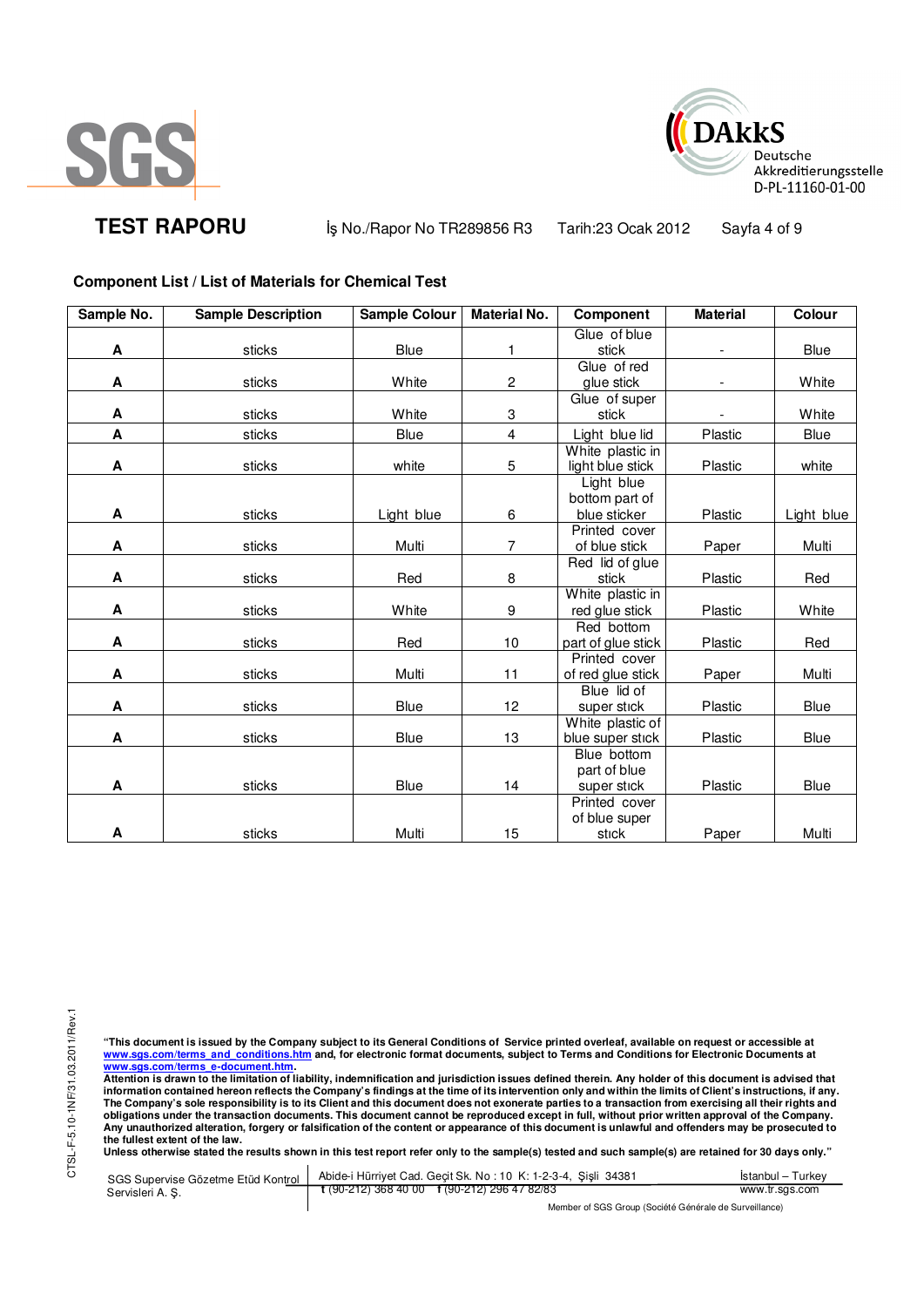



**TEST RAPORU** iş No./Rapor No TR289856 R3 Tarih:23 Ocak 2012 Sayfa 5 of 9

**Detail Test Result:**

| Phthalates <sup>2</sup>             |                                                                                                                                                                                                          |              |                                                                 |                         |  |
|-------------------------------------|----------------------------------------------------------------------------------------------------------------------------------------------------------------------------------------------------------|--------------|-----------------------------------------------------------------|-------------------------|--|
| Test Method:                        |                                                                                                                                                                                                          |              | WITH REFERENCE TO ASTM D3421:1975 - ANALYSIS BY GC/MS           |                         |  |
| <b>Component</b>                    | Cas No                                                                                                                                                                                                   | $\mathbf{1}$ | $\overline{2}$                                                  | $\overline{\mathbf{3}}$ |  |
| Dibutyl Phthalate (DBP)             | 84-74-2                                                                                                                                                                                                  | n.d.         | n.d.                                                            | n.d.                    |  |
| Benzylbutyl Phthalate (BBP)         | 85-68-7                                                                                                                                                                                                  | n.d.         | n.d.                                                            | n.d.                    |  |
| Bis-(2-ethylhexyl) Phthalate (DEHP) | 117-81-7                                                                                                                                                                                                 | n.d.         | n.d.                                                            | n.d.                    |  |
| Diisononyl Phthalate (DINP)         | 28553-12-0                                                                                                                                                                                               | n.d.         | n.d.                                                            | n.d.                    |  |
| Di-n-octyl Phthalate (DNOP)         | 117-84-0                                                                                                                                                                                                 | n.d.         | n.d.                                                            | n.d.                    |  |
| Diisodecyl Phthalate (DIDP)         | 26761-40-0                                                                                                                                                                                               | n.d.         | n.d.                                                            | n.d.                    |  |
| Total (DBP+BBP+DEHP)                |                                                                                                                                                                                                          | n.d.         | n.d.                                                            | n.d.                    |  |
| Total (DINP+DNOP+DIDP)              |                                                                                                                                                                                                          | n.d.         | n.d.                                                            | n.d.                    |  |
|                                     | Sonuç                                                                                                                                                                                                    | Geçti        | Geçti                                                           | Geçti                   |  |
| $n.d. =$                            | not detected                                                                                                                                                                                             |              |                                                                 |                         |  |
| $=$                                 | exceed the limit                                                                                                                                                                                         |              |                                                                 |                         |  |
| $\leq$ $=$                          | less than                                                                                                                                                                                                |              |                                                                 |                         |  |
| Detection $Limit =$                 | individual compound)                                                                                                                                                                                     |              | For DBP, BBP, DEHP and DNOP: 0,003%, For DINP, DIDP: 0,01% (for |                         |  |
| Total Uncertainty=                  | ±25%                                                                                                                                                                                                     |              |                                                                 |                         |  |
| <b>Recommended Max. Limit=</b>      | 0.1 % for Total (DBP+BBP+DEHP) For all childcare articles<br>0,1 % for Total (DINP+DNOP+DIDP) For childcare articles if it can be placed in the<br>mouth                                                 |              |                                                                 |                         |  |
| Remark:                             | Recommended Max. limit specified by entries 51 and 52 of Regulation (EC) No<br>552/2009 amending Annex XVII of REACH Regulation (EC) No 1907/2006<br>(previously restricted under Directive 2005/84/EC). |              |                                                                 |                         |  |

"This document is issued by the Company subject to its General Conditions of Service printed overleaf, available on request or accessible at<br>www.sgs.com/terms\_and\_conditions.htm\_and, for electronic format documents, subjec

<u>www.sgs.com/terms\_e-document.htm.</u><br>Attention is drawn to the limitation of liability, indemnification and jurisdiction issues defined therein. Any holder of this document is advised that<br>information contained hereon refle obligations under the transaction documents. This document cannot be reproduced except in full, without prior written approval of the Company.<br>Any unauthorized alteration, forgery or falsification of the content or appeara

**Unless otherwise stated the results shown in this test report refer only to the sample(s) tested and such sample(s) are retained for 30 days only."** 

| Servisleri A.S. | SGS Supervise Gözetme Etüd Kontrol   Abide-i Hürriyet Cad. Geçit Sk. No: 10 K: 1-2-3-4, Şişli 34381 | Istanbul - Turkev |
|-----------------|-----------------------------------------------------------------------------------------------------|-------------------|
|                 | $\frac{1}{2}$ (90-212) 368 40 00 $\frac{1}{2}$ (90-212) 296 47 82/83                                | www.tr.sgs.com    |
|                 | Mambau of POP Ourine (Pasi 444 O futuris de Piunisillanas)                                          |                   |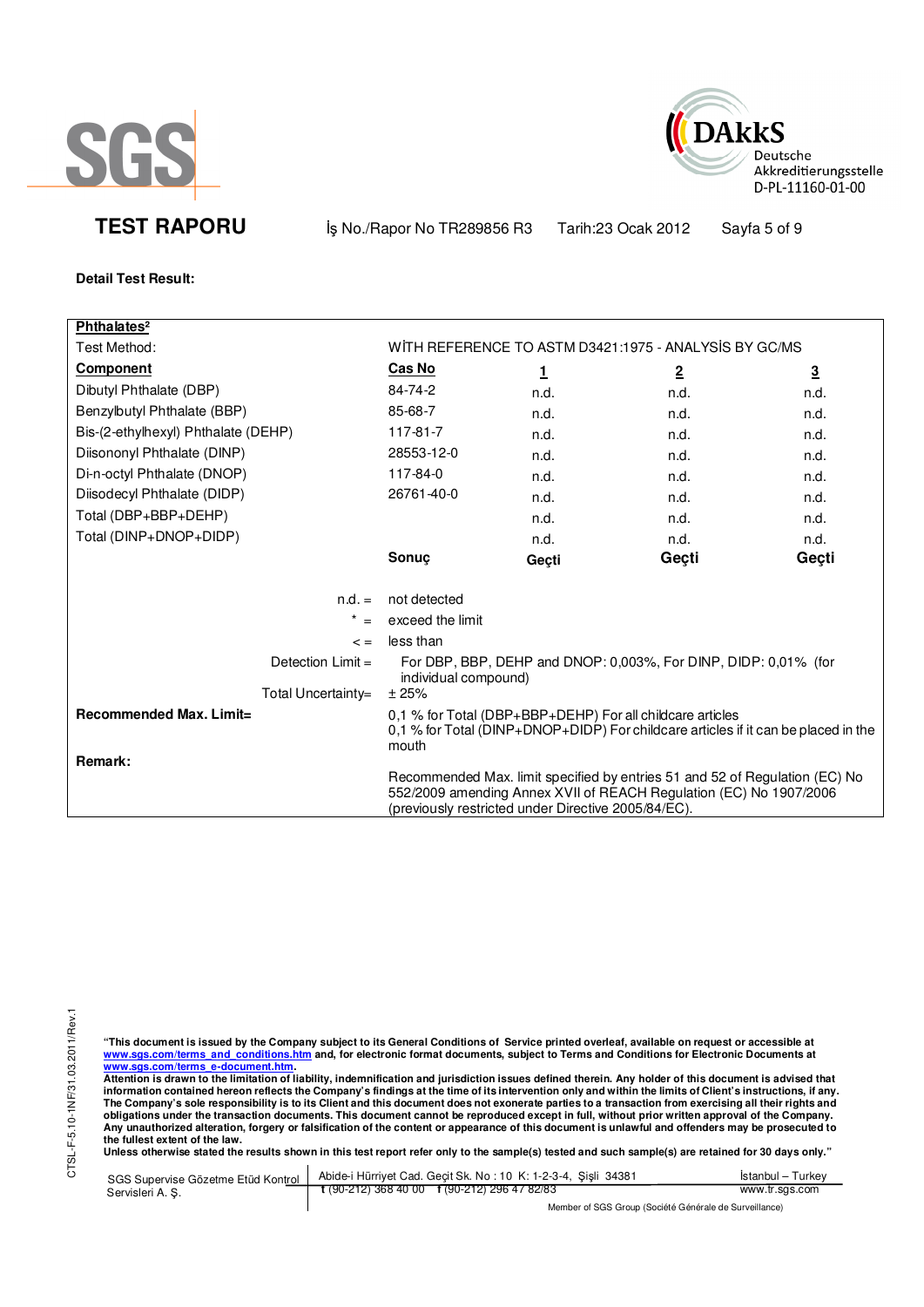



**TEST RAPORU** iş No./Rapor No TR289856 R3 Tarih:23 Ocak 2012 Sayfa 6 of 9

|   |  |  |  | <b>Allergenous Disperse Dyes<sup>2</sup></b> |  |
|---|--|--|--|----------------------------------------------|--|
| . |  |  |  | . . <i>.</i>                                 |  |

Test Method: WITH REFERENCE TO DIN 54231:2005 - ANALYSIS BY LC-DAD/MSD

| <b>Component</b>                                   | Cas No                   | $1 + 2 + 3$                                                           | 11    | 15    | $\overline{L}$ |
|----------------------------------------------------|--------------------------|-----------------------------------------------------------------------|-------|-------|----------------|
| C.I. Disperse Blue 1 (Structure No: C.I. 64 500)   | 2475-45-8                | n.d.                                                                  | n.d.  | n.d.  | n.d.           |
| C.I. Disperse Blue 3 (Structure No: C.I. 61 505)   | 2475-46-9                | n.d.                                                                  | n.d.  | n.d.  | n.d.           |
| C.I. Disperse Blue 7 (Structure No: C.I. 62 500)   | 3179-90-6                | n.d.                                                                  | n.d.  | n.d.  | n.d.           |
| C.I. Disperse Blue 26 (Structure No: C.I. 63 305)  | 3860-63-7                | n.d.                                                                  | n.d.  | n.d.  | n.d.           |
| C.I. Disperse Blue 35                              | 56524-77-7<br>56524-76-6 | n.d.                                                                  | n.d.  | n.d.  | n.d.           |
| C.I. Disperse Blue 102                             | 12222-97-8               | n.d.                                                                  | n.d.  | n.d.  | n.d.           |
| C.I. Disperse Blue 106                             | 12223-01-7               | n.d.                                                                  | n.d.  | n.d.  | n.d.           |
| C.I. Disperse Blue 124                             | 61951-51-7               | n.d.                                                                  | n.d.  | n.d.  | n.d.           |
| C.I. Disperse Brown 1                              | 23355-64-8               | n.d.                                                                  | n.d.  | n.d.  | n.d.           |
| C.I. Disperse Orange 1 (Structure No: C.I. 11 080) | 2581-69-3                | n.d.                                                                  | n.d.  | n.d.  | n.d.           |
| C.I. Disperse Orange 3 (Structure No: C.I. 11 005) | 730-40-5                 | n.d.                                                                  | n.d.  | n.d.  | n.d.           |
| C.I. Disperse Orange 37/76                         | 13301-61-6               | n.d.                                                                  | n.d.  | n.d.  | n.d.           |
| C.I. Disperse Red 1 (Structure No: C.I. 11 110)    | 2872-52-8                | n.d.                                                                  | n.d.  | n.d.  | n.d.           |
| C.I. Disperse Red 11 (Structure No: C.I. 62 015)   | 2872-48-2                | n.d.                                                                  | n.d.  | n.d.  | n.d.           |
| C.I. Disperse Red 17 (Structure No: C.I. 11 210)   | 3179-89-3                | n.d.                                                                  | n.d.  | n.d.  | n.d.           |
| C.I. Disperse Yellow 1 (Structure No: C.I. 10 345) | 119-15-3                 | n.d.                                                                  | n.d.  | n.d.  | n.d.           |
| C.I. Disperse Yellow 3 (Structure No: C.I. 11 855) | 2832-40-8                | n.d.                                                                  | n.d.  | n.d.  | n.d.           |
| C.I. Disperse Yellow 9 (Structure No: C.I. 10 375) | 6373-73-5                | n.d.                                                                  | n.d.  | n.d.  | n.d.           |
| C.I. Disperse Yellow 23                            | 6250-23-3                | n.d.                                                                  | n.d.  | n.d.  | n.d.           |
| C.I. Disperse Yellow 39                            | $-$                      | n.d.                                                                  | n.d.  | n.d.  | n.d.           |
| C.I. Disperse Yellow 49                            | 54824-37-2               | n.d.                                                                  | n.d.  | n.d.  | n.d.           |
| C.I. Disperse Orange 149                           | 85136-74-9               | n.d.                                                                  | n.d.  | n.d.  | n.d.           |
|                                                    | Sonuç                    | Geçti                                                                 | Geçti | Geçti | Geçti          |
| $Note(s)$ :                                        |                          | Results reported on sample extract only. The unit of result is mg/kg. |       |       |                |
| $n.d. =$                                           | not detected             |                                                                       |       |       |                |
| $* =$                                              | exceed the limit         |                                                                       |       |       |                |
| $\leq$ =                                           | less than                |                                                                       |       |       |                |
| Detection Limit =                                  |                          | 15 mg/kg (for individual compound)                                    |       |       |                |
| Requirement by the client=                         | Not detected             |                                                                       |       |       |                |

"This document is issued by the Company subject to its General Conditions of Service printed overleaf, available on request or accessible at<br>www.sgs.com/terms\_and\_conditions.htm\_and, for electronic format documents, subjec

<mark>www.sgs.com/terms\_e-document.htm.</mark><br>Attention is drawn to the limitation of liability, indemnification and jurisdiction issues defined therein. Any holder of this document is advised that information contained hereon reflects the Company's findings at the time of its intervention only and within the limits of Client's instructions, if any.<br>The Company's sole responsibility is to its Client and this document **obligations under the transaction documents. This document cannot be reproduced except in full, without prior written approval of the Company. Any unauthorized alteration, forgery or falsification of the content or appearance of this document is unlawful and offenders may be prosecuted to the fullest extent of the law.** 

**Unless otherwise stated the results shown in this test report refer only to the sample(s) tested and such sample(s) are retained for 30 days only."** 

| SGS Supervise Gözetme Etüd Kontrol | Abide-i Hürriyet Cad. Gecit Sk. No: 10 K: 1-2-3-4, Sisli 34381 | Istanbul – Turkev |  |  |
|------------------------------------|----------------------------------------------------------------|-------------------|--|--|
| Servisleri A. S.                   | $\frac{1}{2}$ (90-212) 368 40 00 f (90-212) 296 47 82/83       | www.tr.sgs.com    |  |  |
|                                    | Member of SGS Group (Société Générale de Surveillance)         |                   |  |  |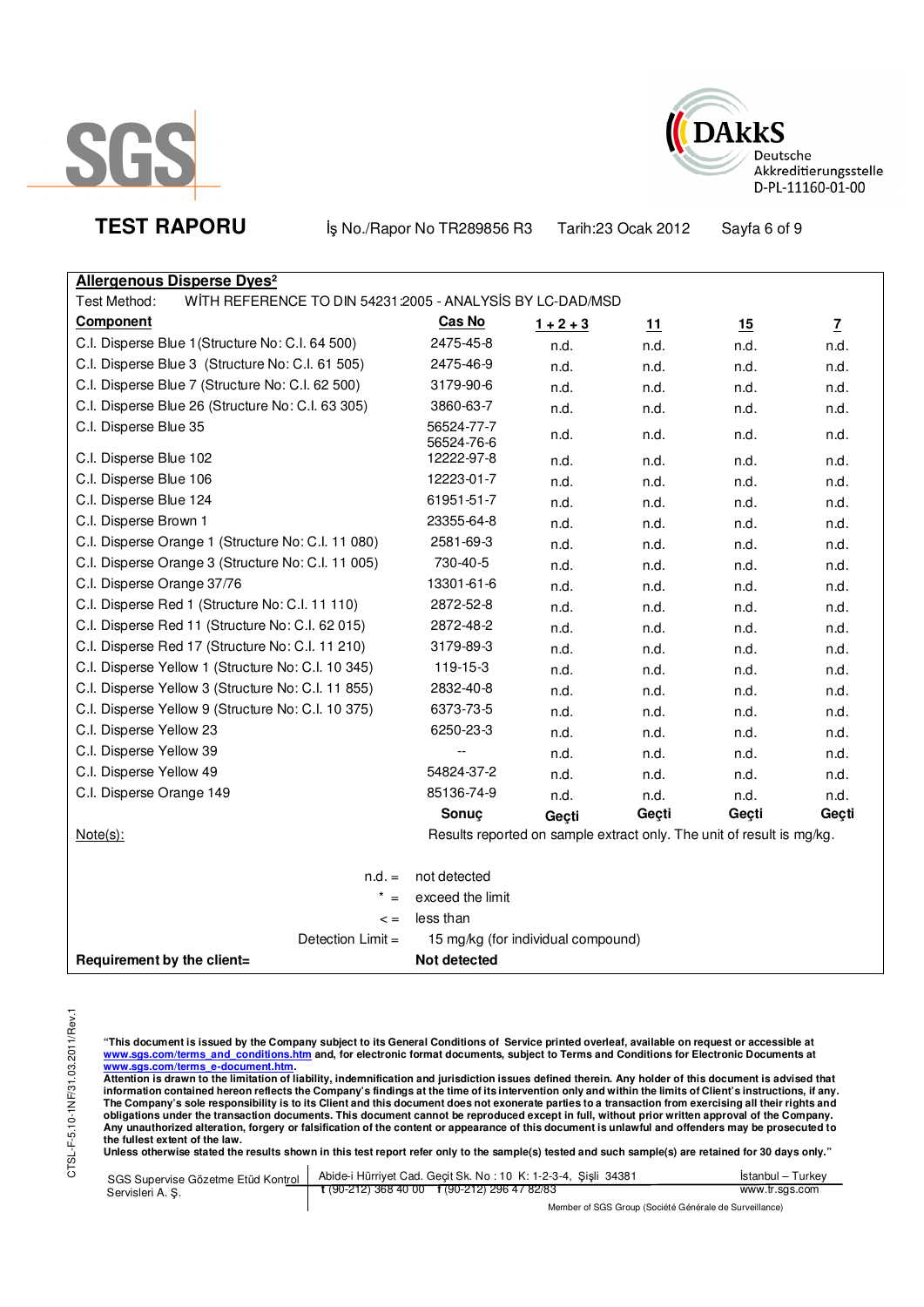



**TEST RAPORU** iş No./Rapor No TR289856 R3 Tarih:23 Ocak 2012 Sayfa 7 of 9

| <b>Migration of Certain Elements<sup>2</sup></b> |                                                                           |            |                |           |                                                                                                   |              |
|--------------------------------------------------|---------------------------------------------------------------------------|------------|----------------|-----------|---------------------------------------------------------------------------------------------------|--------------|
| Test Method:                                     | WITH REFERENCE TO BS EN 71-3:1995 BS 5665-3:1995 - ANALYSED BY ICP-OES/MS |            |                |           |                                                                                                   |              |
| <b>Component</b>                                 |                                                                           |            |                |           |                                                                                                   |              |
|                                                  | $1 + 2 + 3$                                                               | <u>11</u>  | $12 + 13 + 14$ | <u>15</u> | $4 + 5 + 6$                                                                                       | $\mathbf{Z}$ |
| Antimony (Sb)                                    | n.d.                                                                      | n.d.       | n.d.           | n.d.      | n.d.                                                                                              | n.d.         |
| Arsenic (As)                                     | n.d.                                                                      | n.d.       | n.d.           | n.d.      | n.d.                                                                                              | n.d.         |
| Cadmium (Cd)                                     | n.d.                                                                      | n.d.       | n.d.           | n.d.      | n.d.                                                                                              | n.d.         |
| Chromium (Cr)                                    | n.d.                                                                      | n.d.       | n.d.           | n.d.      | n.d.                                                                                              | n.d.         |
| Lead (Pb)                                        | n.d.                                                                      | n.d.       | n.d.           | n.d.      | n.d.                                                                                              | n.d.         |
| Mercury (Hg)                                     | n.d.                                                                      | n.d.       | n.d.           | n.d.      | n.d.                                                                                              | n.d.         |
| Barium (Ba)                                      | n.d.                                                                      | 13,6 mg/kg | n.d.           | n.d.      | n.d.                                                                                              | n.d.         |
| Selenium (Se)                                    | n.d.                                                                      | n.d.       | n.d.           | n.d.      | n.d.                                                                                              | n.d.         |
| Sonuç                                            | Geçti                                                                     | Geçti      | Geçti          | Geçti     | Geçti                                                                                             | Geçti        |
| $Note(s)$ :                                      |                                                                           |            |                |           |                                                                                                   |              |
|                                                  |                                                                           |            |                |           |                                                                                                   |              |
| $n.d. =$                                         | not detected                                                              |            |                |           |                                                                                                   |              |
| $\star$<br>$=$                                   | exceed the limit                                                          |            |                |           |                                                                                                   |              |
| $\leq$ =                                         | less than                                                                 |            |                |           |                                                                                                   |              |
| Detection Limit =                                | 10 mg/kg                                                                  |            |                |           | Sb: 5 mg/kg, As: 2,5 mg/kg, Ba: 10 mg/kg, Cd: 5 mg/kg, Cr: 5 mg/kg, Pb: 5 mg/kg, Hg: 5 mg/kg, Se: |              |
| Requirement by the client=                       | Arsenic (As)                                                              |            |                |           | 25 mg/kg                                                                                          |              |
|                                                  | Cadmium (Cd)                                                              |            |                |           | 75 mg/kg                                                                                          |              |
|                                                  | Antimony (Sb)                                                             |            |                |           | 60 mg/kg                                                                                          |              |
|                                                  | Mercury (Hg)                                                              |            |                |           | 60 mg/kg                                                                                          |              |
|                                                  | Barium(Ba)                                                                |            |                |           | 1000 mg/kg                                                                                        |              |
|                                                  | Selenium (Se)                                                             |            |                |           | 500 mg/kg                                                                                         |              |
|                                                  | Lead(Pb)                                                                  |            |                |           | 90 mg/kg                                                                                          |              |
|                                                  | Chromium(Cr)                                                              |            |                |           | 60 mg/kg                                                                                          |              |
|                                                  |                                                                           |            |                |           |                                                                                                   |              |

"This document is issued by the Company subject to its General Conditions of Service printed overleaf, available on request or accessible at<br>www.sgs.com/terms\_and\_conditions.htm\_and, for electronic format documents, subjec

<u>www.sgs.com/terms\_e-document.htm.</u><br>Attention is drawn to the limitation of liability, indemnification and jurisdiction issues defined therein. Any holder of this document is advised that<br>information contained hereon refle obligations under the transaction documents. This document cannot be reproduced except in full, without prior written approval of the Company.<br>Any unauthorized alteration, forgery or falsification of the content or appeara

**Unless otherwise stated the results shown in this test report refer only to the sample(s) tested and such sample(s) are retained for 30 days only."** 

| SGS Supervise Gözetme Etüd Kontrol | Abide-i Hürriyet Cad. Gecit Sk. No: 10 K: 1-2-3-4, Sisli 34381 | Istanbul – Turkev                                      |  |
|------------------------------------|----------------------------------------------------------------|--------------------------------------------------------|--|
| Servisleri A. S.                   | $\frac{1}{2}$ (90-212) 368 40 00 f (90-212) 296 47 82/83       | www.tr.sgs.com                                         |  |
|                                    |                                                                | Member of SGS Group (Société Générale de Surveillance) |  |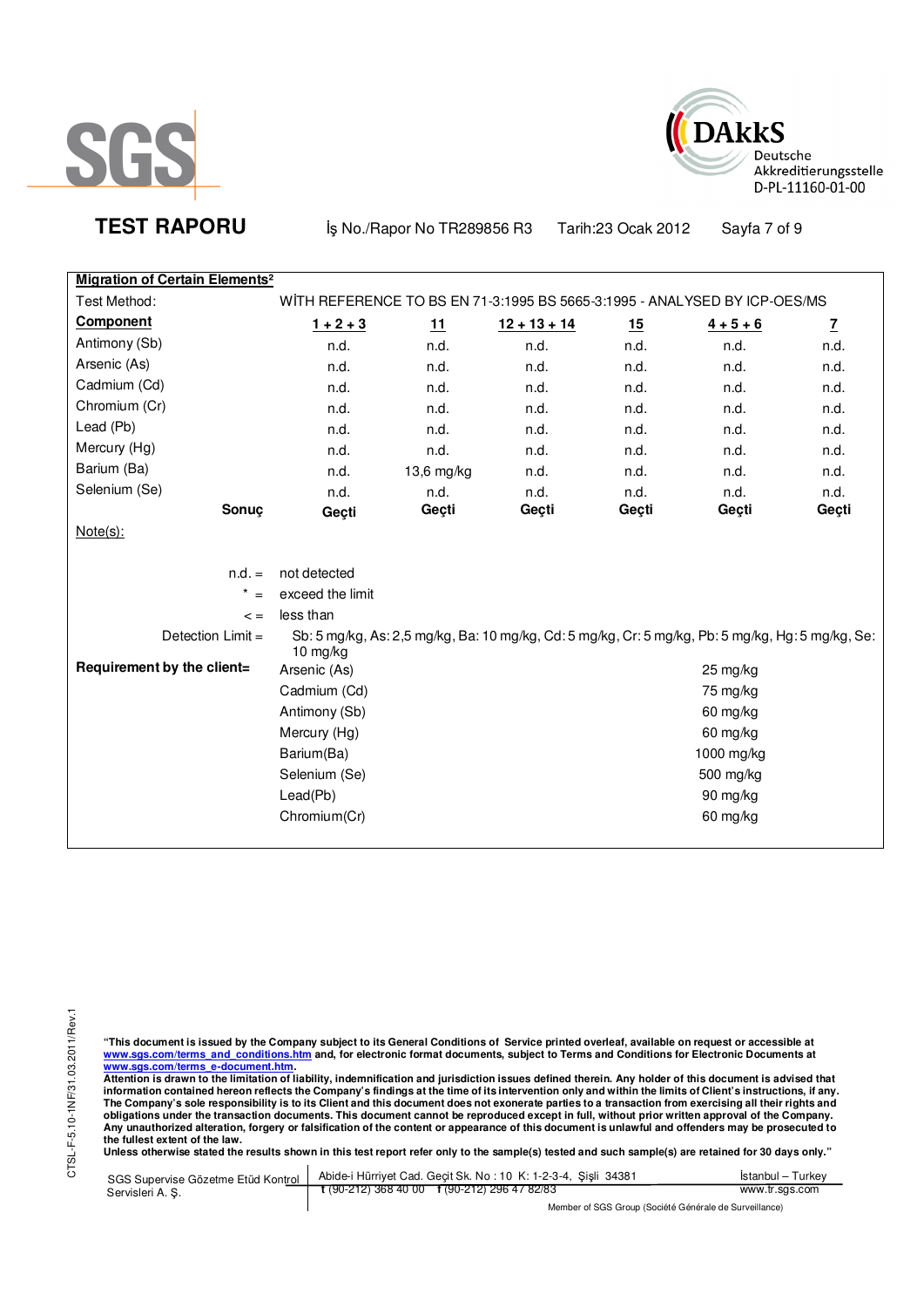



**TEST RAPORU** iş No./Rapor No TR289856 R3 Tarih:23 Ocak 2012 Sayfa 8 of 9

| <b>Migration of Certain Elements<sup>2</sup></b> |                  |                                                                                                   |
|--------------------------------------------------|------------------|---------------------------------------------------------------------------------------------------|
| Test Method:                                     |                  | WITH REFERENCE TO BS EN 71-3:1995 BS 5665-3:1995 - ANALYSED BY ICP-OES/MS                         |
| Component                                        |                  | $8 + 9 + 10$                                                                                      |
| Antimony (Sb)                                    |                  | n.d.                                                                                              |
| Arsenic (As)                                     |                  | n.d.                                                                                              |
| Cadmium (Cd)                                     |                  | n.d.                                                                                              |
| Chromium (Cr)                                    |                  | n.d.                                                                                              |
| Lead (Pb)                                        |                  | n.d.                                                                                              |
| Mercury (Hg)                                     |                  | n.d.                                                                                              |
| Barium (Ba)                                      |                  | n.d.                                                                                              |
| Selenium (Se)                                    |                  | n.d.                                                                                              |
| Sonuç                                            |                  | Geçti                                                                                             |
| $Note(s)$ :                                      |                  |                                                                                                   |
|                                                  |                  |                                                                                                   |
| $n.d. =$                                         | not detected     |                                                                                                   |
| $^\star$<br>$=$                                  | exceed the limit |                                                                                                   |
| $\leq$ =                                         | less than        |                                                                                                   |
| Detection $Limit =$                              | 10 $mg/kg$       | Sb: 5 mg/kg, As: 2,5 mg/kg, Ba: 10 mg/kg, Cd: 5 mg/kg, Cr: 5 mg/kg, Pb: 5 mg/kg, Hg: 5 mg/kg, Se: |
| Requirement by the client=                       | Arsenic (As)     | $25 \,\mathrm{mg/kg}$                                                                             |
|                                                  | Cadmium (Cd)     | 75 mg/kg                                                                                          |
|                                                  | Antimony (Sb)    | 60 mg/kg                                                                                          |
|                                                  | Mercury (Hg)     | 60 mg/kg                                                                                          |
|                                                  | Barium(Ba)       | 1000 mg/kg                                                                                        |
|                                                  | Selenium (Se)    | 500 mg/kg                                                                                         |
|                                                  | Lead(Pb)         | 90 mg/kg                                                                                          |
|                                                  | Chromium(Cr)     | 60 mg/kg                                                                                          |

"This document is issued by the Company subject to its General Conditions of Service printed overleaf, available on request or accessible at<br>www.sgs.com/terms\_and\_conditions.htm\_and, for electronic format documents, subjec

<u>www.sgs.com/terms\_e-document.htm.</u><br>Attention is drawn to the limitation of liability, indemnification and jurisdiction issues defined therein. Any holder of this document is advised that<br>information contained hereon refle obligations under the transaction documents. This document cannot be reproduced except in full, without prior written approval of the Company.<br>Any unauthorized alteration, forgery or falsification of the content or appeara

**Unless otherwise stated the results shown in this test report refer only to the sample(s) tested and such sample(s) are retained for 30 days only."** 

| SGS Supervise Gözetme Etüd Kontrol | Abide-i Hürriyet Cad. Gecit Sk. No: 10 K: 1-2-3-4, Sisli 34381 | Istanbul – Turkev                                      |  |
|------------------------------------|----------------------------------------------------------------|--------------------------------------------------------|--|
| Servisleri A.S.                    | $\frac{1}{2}$ (90-212) 368 40 00 f (90-212) 296 47 82/83       | www.tr.sgs.com                                         |  |
|                                    |                                                                | Member of SGS Group (Société Générale de Surveillance) |  |